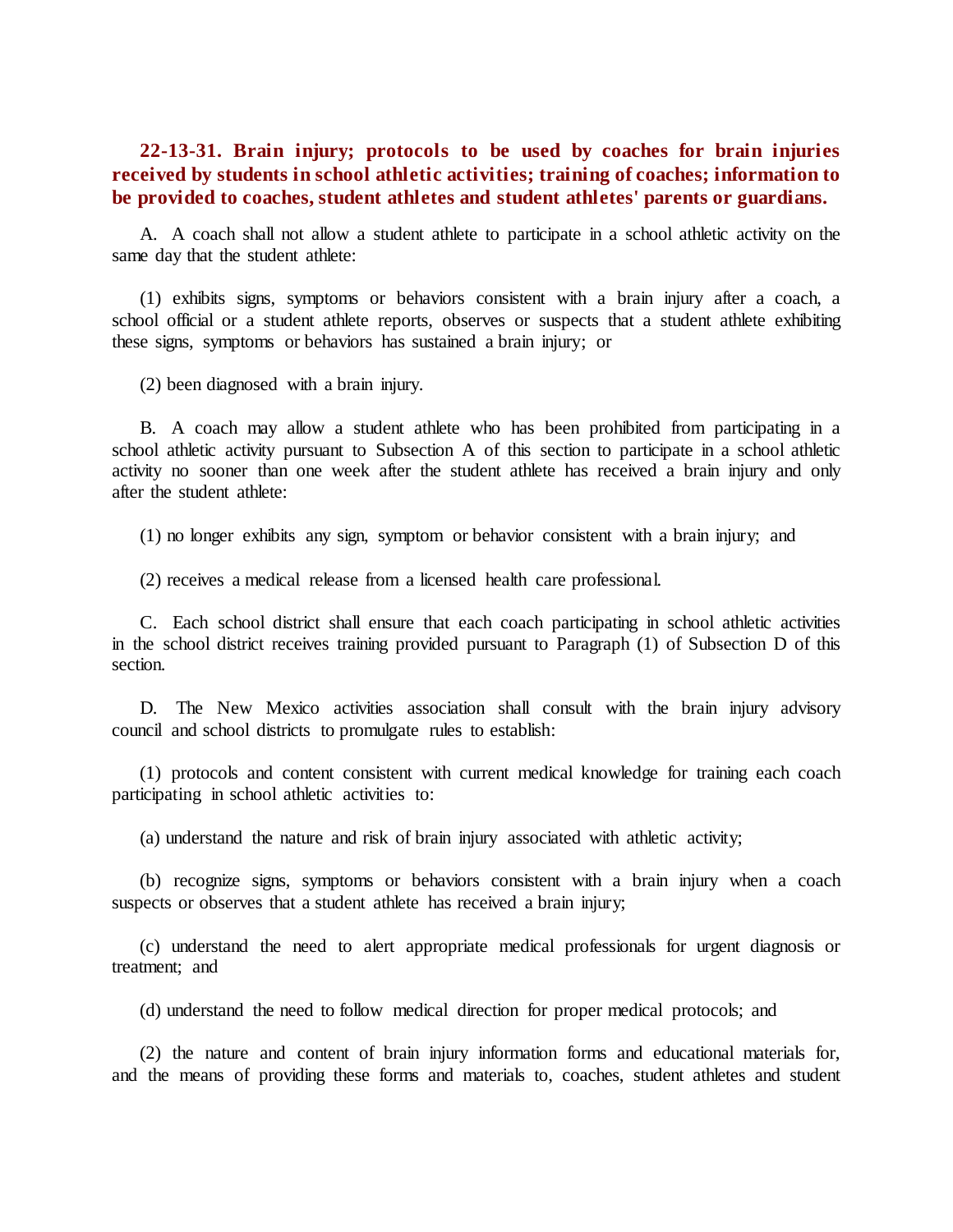athletes' parents or guardians regarding the nature and risk of brain injury resulting from athletic activity, including the risk of continuing or returning to athletic activity after a brain injury.

E. At the beginning of each academic year or participation in school athletic activities, a school district shall provide a brain injury information form created pursuant to Subsection D of this section to a student athlete and the student athlete's parent or guardian. The school district shall receive signatures on the brain injury information form from the student athlete and the student athlete's parent or guardian before permitting the student athlete to begin or continue participating in school athletic activities for that academic year.

F. As used in this section:

(1) "academic year" means any consecutive period of two semesters, three quarters or other comparable units commencing with the fall term each year;

(2) "brain injury" means a body-altering physical trauma to the brain, skull or neck caused by, but not limited to, blunt or penetrating force, **concussion** diffuse axonal injury, hypoxiaanoxia or electrical charge;

(3) "school athletic activity" means a sanctioned middle school, junior high school or senior high school function that the New Mexico activities association regulates;

(4) "student athlete" means a middle school, junior high school or senior high school student who engages in, is eligible to engage in or seeks to engage in a school athletic activity; and

(5) "licensed health care professional" means:

(a) a practicing physician or physician assistant licensed pursuant to the Medical Practice Act [61-6-1 NMSA 1978];

(b) a practicing osteopathic physician licensed pursuant to Chapter 61, Article 10 NMSA 1978;

(c) a practicing certified nurse practitioner licensed pursuant to the Nursing Practice Act [61- 3-1 NMSA 1978];

(d) a practicing osteopathic physician's assistant licensed pursuant to the Osteopathic Physicians' Assistants Act [61-10A-1 NMSA 1978];

(e) a practicing psychologist licensed pursuant to the provisions of the Professional Psychologist Act [61-9-1 NMSA 1978]; or

(f) a practicing athletic trainer licensed pursuant to the provisions of the Athletic Trainer Practice Act [61-14D-1 NMSA 1978].

**History**